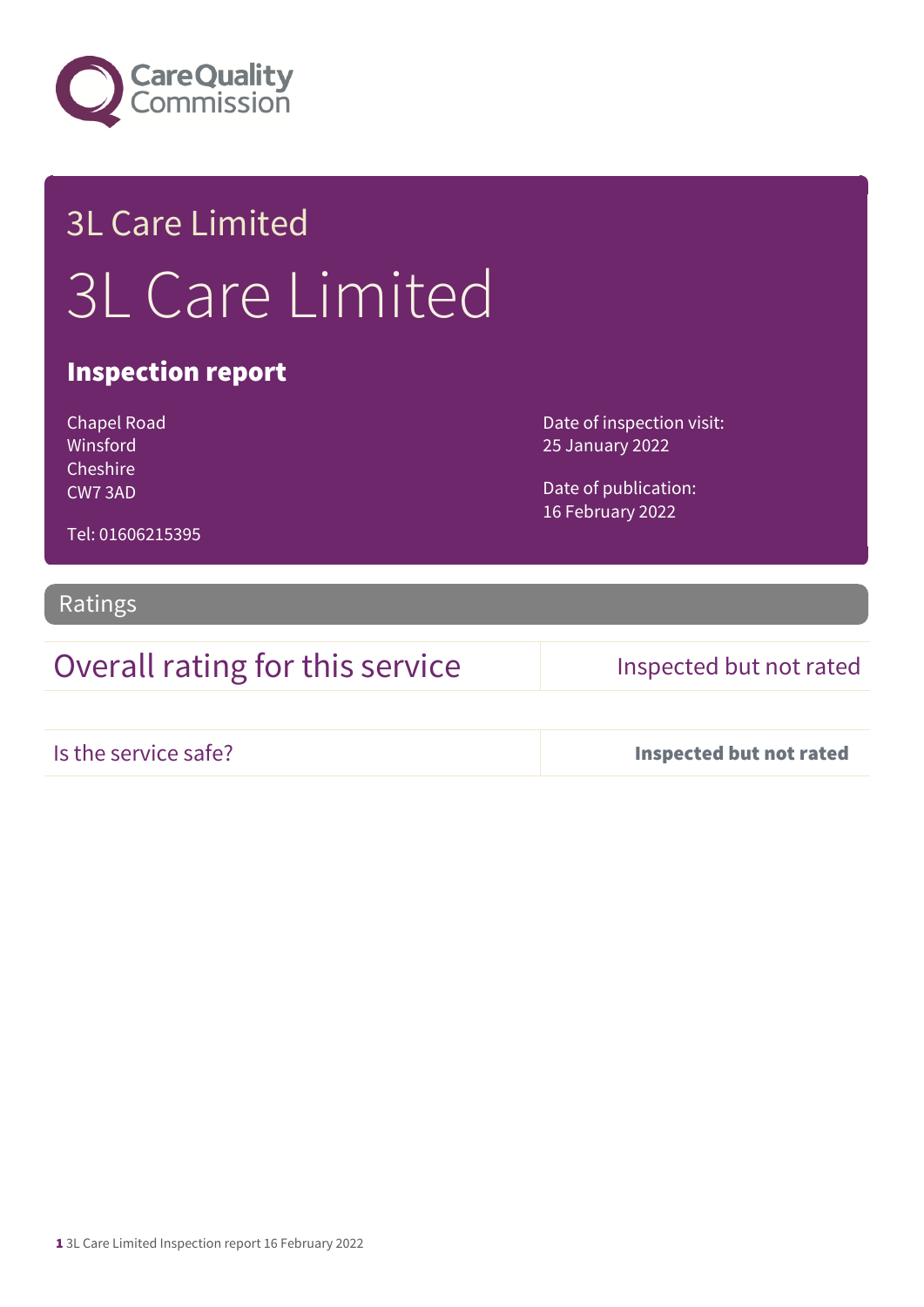## Summary of findings

## Overall summary

3L Care Limited is a residential care home providing personal and nursing care to 6 people at the time of the inspection. The service is a converted two-storey building in a residential area of Winsford, close to shops and public transport. 3L Care limited can support up to 10 people with complex health and care needs, including people living with physical and learning disabilities.

We found the following examples of good practice.

There were robust policies, procedures and good practices in place to manage risks associated with the COVID-19 pandemic which were regularly reviewed and updated following any changes in national guidance. These included the management of people with a COVID-19 positive diagnosis, staffing, admissions of people to the home, visitors and PPE.

People living in the home and their family were supported to maintain contact. This included designated essential carers. Residents had a contact and visitors plan in place. Visiting was easily accessible. In the event of COVID-19 visit restrictions people were supported to maintain contact by the telephone and video calls. Relatives of people coming to the end of their lives would be supported to visit safely. People would be admitted safely and in accordance with national guidelines to the home from the community or from hospital.

The home had good supplies of Personal Protective Equipment (PPE) for staff and visitors to use. Hand sanitiser was readily available throughout the service. Staff had received updated training on the use of PPE, and we observed staff wearing it correctly during our inspection. Clear signage, information and personal support was in place throughout the home to remind and educate staff and visitors of their responsibilities.

A programme of regular COVID-19 testing for people in the home, staff, visiting carers and professional/contracted visitors to the home was implemented. All visitors, including visiting professionals were subject to a range of screening procedures, including showing evidence of vaccination and a negative lateral flow test before entry into the home was allowed. However this was not fully documented. The provider was signposted to guidance and assured us they would implement full documentation straight away.The provider was meeting Covid-19 vaccination requirements for staff, residents and visitors.

The home appeared clean and hygienic throughout. Communal areas and bedrooms were spacious and airy. Daily cleaning schedules were implemented by housekeepers. These have been reviewed and enhanced. All staff were involved in undertaking extra cleaning throughout the day and night. Staff and management were well supported to be resilient and manage IPC risks effectively.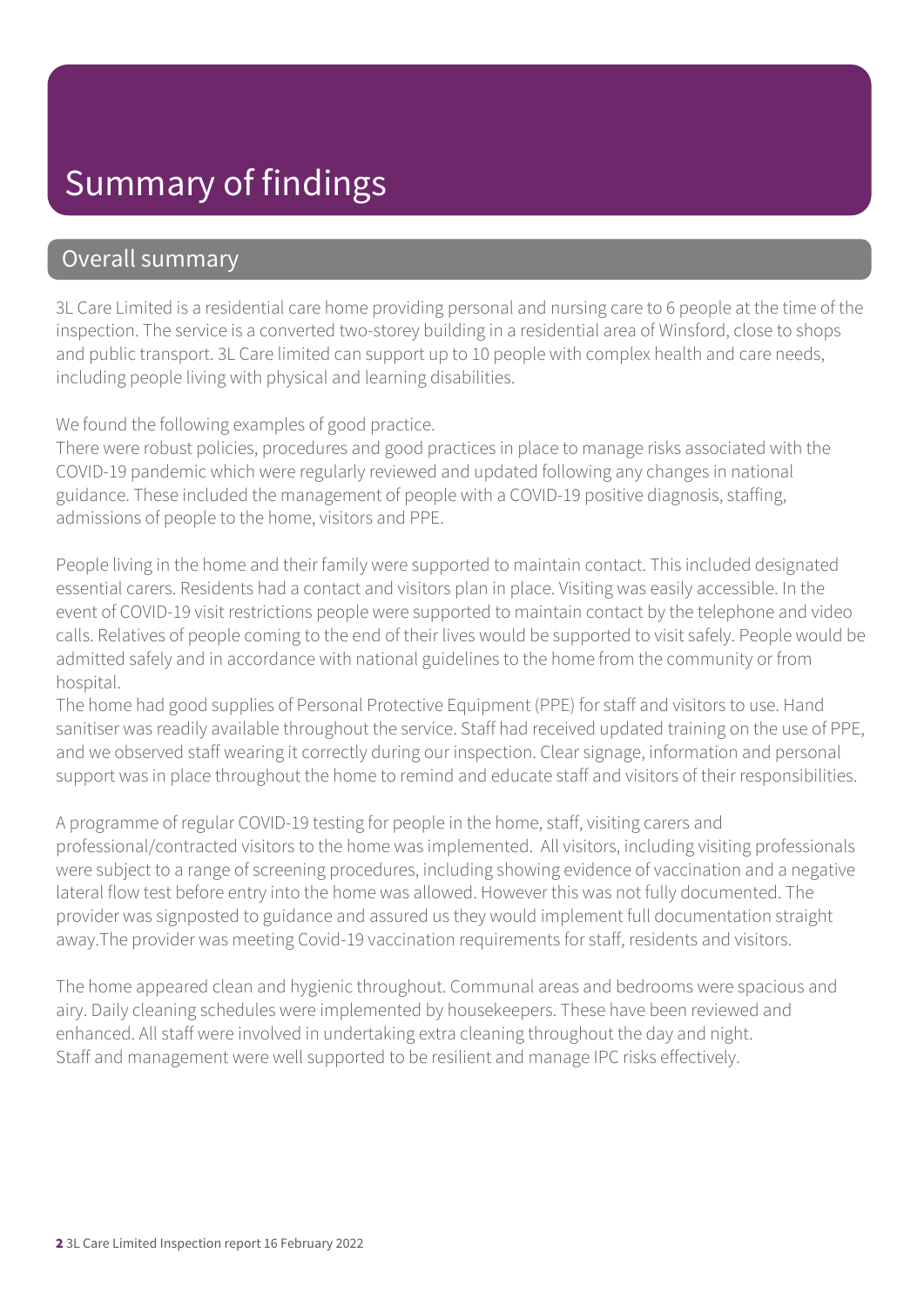## The five questions we ask about services and what we found

We always ask the following five questions of services.

Further information is in the detailed findings below.

Is the service safe? Inspected but not rated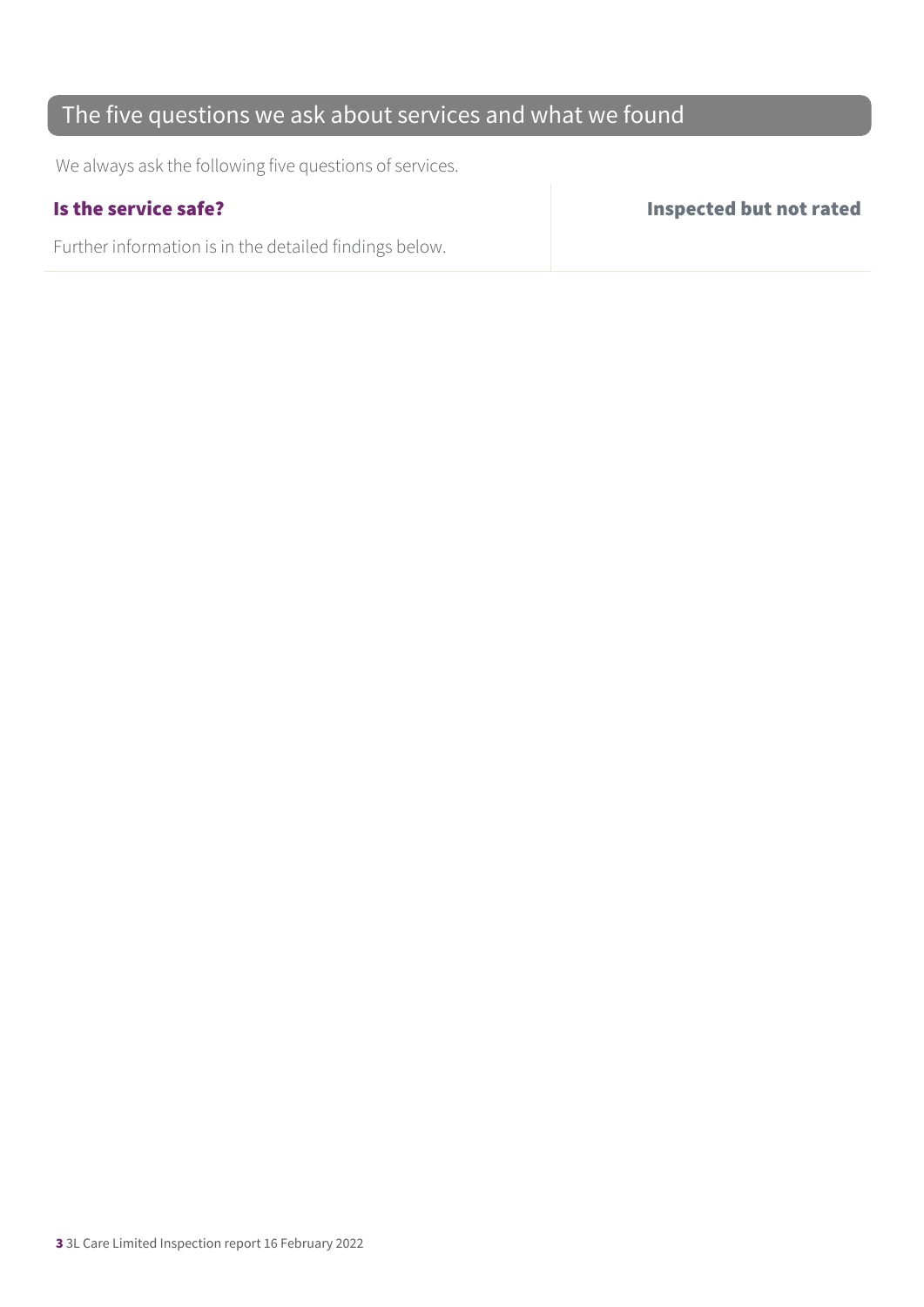

# 3L Care Limited

## Detailed findings

## Background to this inspection

We carried out this inspection under Section 60 of the Health and Social Care Act 2008 as part of our regulatory functions. This inspection was planned to check whether the provider is meeting the legal requirements and regulations associated with the Health and Social Care Act 2008.

As part of CQC's response to the COVID-19 pandemic we are looking at how services manage infection control and visiting arrangements. This was a targeted inspection looking at the infection prevention and control measures the provider had in place. We also asked the provider about any staffing pressures the service was experiencing and whether this was having an impact on the service.

This inspection took place on 25 January 2022 and was announced.